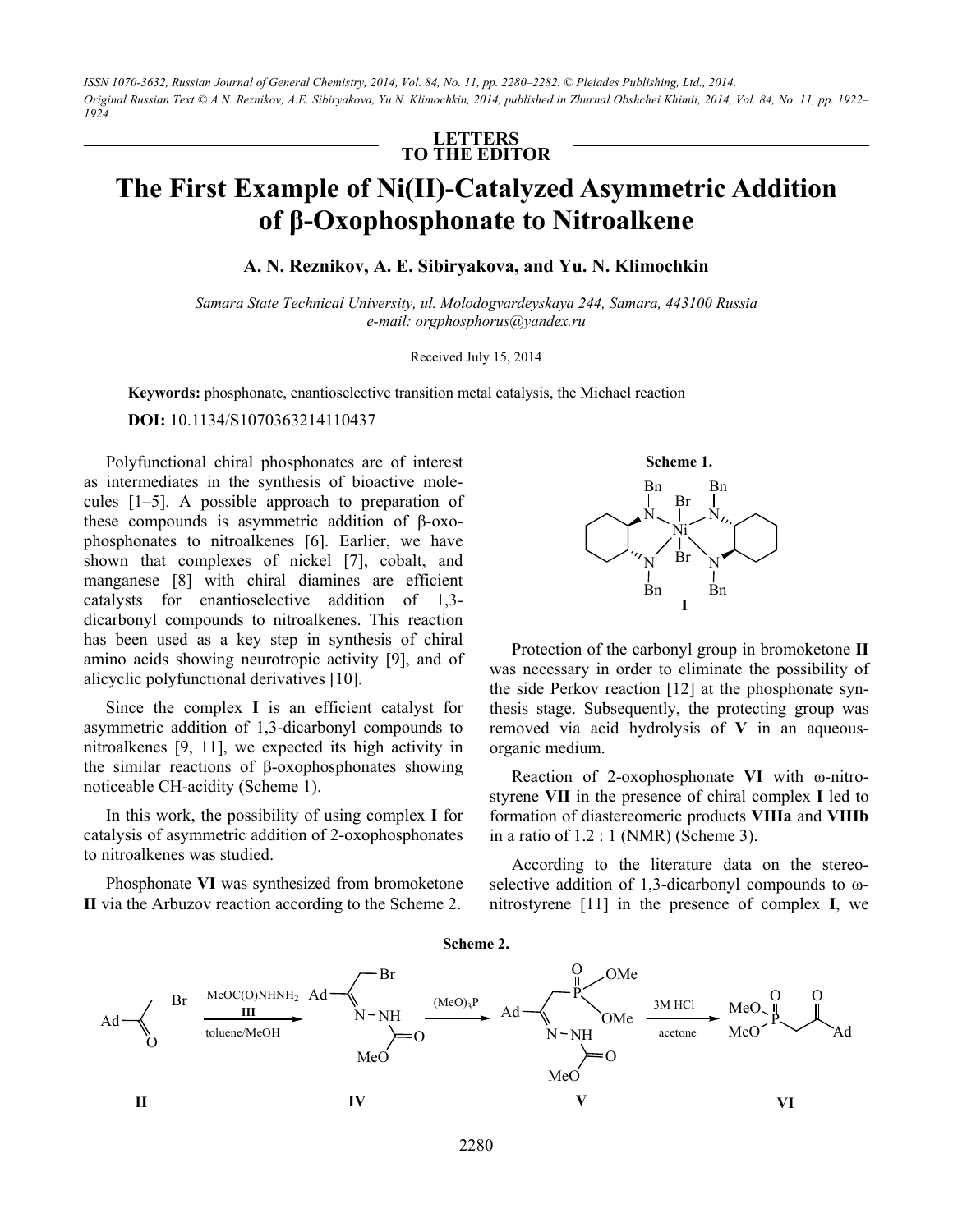

assumed that the asymmetric atom at position 2 in **VIII** could be assigned to *S*-configuration.

After chromatographic purification, phosphonate **VIIIa** was isolated with *de* 75.7%. Assignment of the signals of diastereomers **VIIIa** and **VIIIb** was made by comparing the NMR spectra of the isolated diastereomer **VIIIa** and of diastereomers mixture.

Relative configuration of compounds **VIIIa** and **VIIIb** was determined basing on the available data on the spin-spin coupling constant  ${}^{3}J_{HH}$  of the methine groups of related phosphonates, their structures being independently established using X-ray diffraction [6]: 11.2 Hz for  $(R,R)$ - and 6.4 Hz for  $(S,R)$ -isomer. Hence, the isomer **VIIIb** could be attributed to (1*R*,2*S*) configuration.

Compounds **I**–**III** were prepared according to the procedures [11, 13, 14], respectively.

**1-(1-Adamantyl)-2-bromoethanone methoxycarbonylhydrazone (IV).** A solution of 15.2 g (59.0 mmol) of bromoketone **II** and 4.10 g (45.5 mmol) of methylhydrazinecarboxylate **III** in 53 mL of toluene and 37 mL of methanol was stirred at room temperature for 5 h, and then incubated for at 0°C during 12 h. The resulting precipitate was filtered off, washed with 100 mL of diethyl ether, and dried. Yield 8.25 g (55%), mp 115–117°C. IR spectrum (KBr),  $v$ , cm<sup>-1</sup>: 2916, 2855, 1740, 1713, 1551, 1011. <sup>1</sup>H NMR spectrum, δ, ppm: 1.65–1.75 m (6Н, Ad), 1.80–1.85 m (6Н, Ad),  $2.00-2.07$  m (3H, Ad),  $3.82$  s (2H, CH<sub>2</sub>),  $3.84$  s (3H, CH<sub>3</sub>), 8.03 s (1H, NH). <sup>13</sup>C NMR spectrum,  $\delta_c$ , ppm: 17.38 (CH<sub>2</sub>), 28.13 (CH, Ad), 36.59 (CH<sub>2</sub>, Ad), 39.57 (CH<sub>2</sub>, Ad), 40.83 (C, Ad), 53.14 (CH<sub>3</sub>), 154.39  $(C=O)$ , 155.26  $(C=N)$ . Found, %: C 51.01; H 6.51; N 8.44.  $C_{14}H_{21}BrN_2O_2$ . Calculated, %: C 51.07; H 6.43; N 8.51.

*O***,***O***-Dimethyl[2-(1-adamantyl)-1-oxoethyl]phosphonate (VI).** 8.25 g (25.0 mmol) of hydrazone **IV** was added upon stirring under argon within 40 min to a boiling solution of 3.20 g (26.1 mmol) of trimethylphosphite in 25 mL of toluene. The mixture was stirred



during 3 h, cooled, and washed with water. The organic layer was evaporated in vacuum. The aqueous layer was extracted with chloroform  $(3 \times 50 \text{ mL})$ . The combined organic layers were dried over calcium chloride. The solvent was evaporated in vacuum. The resulting phosphonate **V** (7.16 g, 80%) was further used without purification.

A mixture of 7.16 g (20 mmol) of **V** in 12 mL of acetone and 12 mL of 3 mol/L hydrochloric acid was stirred at room temperature for 3.5 h. Then acetone was evaporated in vacuum, and the residue was extracted with chloroform  $(3 \times 50 \text{ mL})$ . The extract was dried over calcium chloride and evaporated in vacuum. The reaction product was purified by chromatography (Kieselgel 60, eluent – chloroform). Yield 3.50 g (61%). IR spectrum (KBr),  $v, \text{ cm}^{-1}$ : 3456, 2909, 2854, 1697, 1450, 1250, 1033, 864, 810. <sup>1</sup>H NMR spectrum, δ, ppm, (*J*, Hz): 1.57–1.68 m (6Н, Ad), 1.70–1.75 m (6Н, Ad), 1.97 br.s (3Н, Ad), 3.06 d (2Н, CH<sub>2</sub>, <sup>2</sup> J<sub>HP</sub> 21.6), 3.70 d (6Н, CH<sub>3</sub>O, <sup>3</sup> J<sub>HP</sub> 11.0). <sup>13</sup>C NMR spectrum,  $\delta_c$ , ppm: 27.77 s (CH, Ad), 34.39 d  $(CH_2P, {}^{1}J_{CP}$  136.0), 36,36 s (CH<sub>2</sub>, Ad), 37,76 s (CH<sub>2</sub>, Ad), 47.50 d (C, Ad,  ${}^{3}J_{CP}$  3.8), 52.96 d (CH<sub>3</sub>O,  ${}^{2}J_{CP}$ 4.8), 206.99 d (C=O, <sup>2</sup> $J_{CP}$  6.7). <sup>31</sup>P NMR spectrum: δ<sub>P</sub> 25.14 ppm. Mass-spectrum,  $m/z$  ( $I_{rel}$ ): 286 (5) [M]<sup>+</sup>, 258 (5), 151 (25), 135 (100) [Ad]+ , 125 (10), 109 (14), 93 (22), 79 (42), 67 (18), 55 (10). *M*<sub>calc</sub> 286.30. Found, %: C 58.64; H 8.16.  $C_{14}H_{23}O_4P$ . Calculated, %: C 58.73; H 8.10.

*O***,***O***-Dimethyl[1-(1-adamantylcarbonyl)-3-nitro-2-phenylpropyl]phosphonate (VIII).** 129 mg (0.16 mmol) of **I** was added to a solution of 2.30 g (8.00 mmol) of ketophosphonate **VI** and 1.30 g (8.80 mmol) of ω-nitrostyrene **VII** in 2 mL of toluene. The reaction mixture was incubated during 48 h at room temperature. Toluene was then evaporated in vacuum. The reaction product was purified by chromatography (Kieselgel 60, eluent – chloroform). Yield 1.75 g (49.0%), mp 88–90°C,  $[\alpha]_D^{20}$  10.48 (*c* 2.5, CHCl<sub>3</sub>). IR spectrum (KBr),  $v, cm^{-1}$ : 3050, 2916, 2855, 1690, 1547, 1253. <sup>1</sup> H NMR spectrum, δ, ppm, (*J*, Hz):